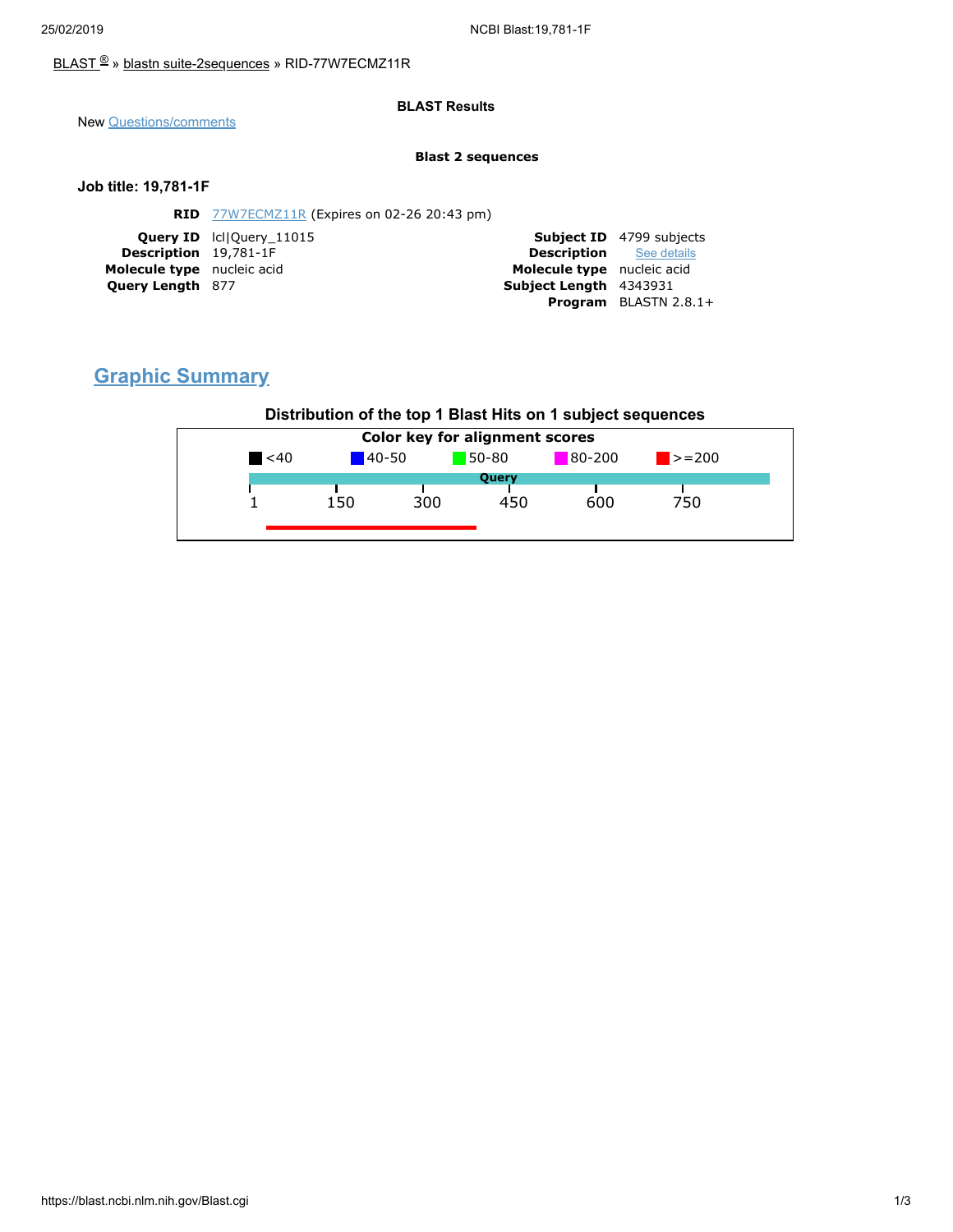# **Descriptions**

Sequences producing significant alignments:

| <b>Description</b>                                | Max<br>score | Total<br>score | Query<br>cover | value | Ident  | Accession   |
|---------------------------------------------------|--------------|----------------|----------------|-------|--------|-------------|
| MHIKLPCM 04534 Outer membrane<br>lipoprotein BfpB | 632          | 632            | 41%            | 0.0   | 98.34% | Query 15550 |

# **Alignments**

MHIKLPCM\_04534 Outer membrane lipoprotein BfpB Sequence ID: Query\_15550 Length: 1662 Number of Matches: 1 Range 1: 1042 to 1399

| <b>Score</b>  |      | <b>Expect</b>           | <b>Identities</b>                                 | Gaps                                                         | <b>Strand</b>                | <b>Frame</b> |
|---------------|------|-------------------------|---------------------------------------------------|--------------------------------------------------------------|------------------------------|--------------|
| 632 bits(342) |      | 0.0()                   | 355/361(98%)                                      | $3/361(0\%)$                                                 | Plus/Plus                    |              |
| Features:     |      |                         |                                                   |                                                              |                              |              |
| Query         | 30   | CAGGCCCAT               | ATGMGCACGACTGCCGGGAGT                             | Ά                                                            | <b>GCYAATGGG</b><br>:GGATAC1 | 89           |
| Sbjct         | 1042 | GTTACAGG-CGA            | GC<br>G                                           | GGGAG.                                                       | :GGATACTG-GAATGGG            | 1098         |
| Query         | 90   |                         |                                                   | AATGGTAGTGATGAAAACCGAGTTCTTATTTCGGCGTTAGAAGAAAATGGTAATGTTAGT |                              | 149          |
| Sbjct         | 1099 | AATGGTAGTGATGAAAACCGAGT | 1 A I I                                           | TCGGCGTTAGAAGAAA                                             | ATGGTAATGTTAGT               | 1158         |
| Query         | 150  |                         | <u>AACGTCACATCYGCAGTAGTTACAACGATGTCAGGGGTGCCT</u> | Ģ.                                                           | ACCGG<br>GGTAGGT             | 209          |
| Sbjct         | 1159 |                         |                                                   | CAGGGGTGCC<br>G                                              | TGGTAGGT<br>TGTACCGG         | 1218         |
| Query         | 210  | AGTGAAAGTACC            | :CGAACTGGGAACAT<br>۰Ą۰                            |                                                              | TGATAACGTAGCAACAACA.         | 269          |
| Sbjct         | 1219 | GAA:                    | `GA<br>'GGGA                                      |                                                              | GCA                          | 1278         |
| Query         | 270  | AC I                    | GCAAGAACAGAAACTATAACAT<br>CAGG <sup>-</sup>       |                                                              | CGGGTTATG                    | 329          |
| Sbjct         | 1279 | GCA                     |                                                   |                                                              | CGGGT                        | 1338         |
| Query         | 330  |                         | GATAATGGAAATATATTACTTCAATATGGTGTAAATTTAT          |                                                              | .CTACTTTAGTCGGTGCATAT        | 389          |
| Sbjct         | 1339 | GATAATGGA               |                                                   |                                                              | <b>CGGTGCATAT</b>            | 1398         |
| Query         | 390  | 390<br>G                |                                                   |                                                              |                              |              |
| Sbjct         | 1399 | 1399<br>G               |                                                   |                                                              |                              |              |

### BLAST is a registered trademark of the National Library of Medicine